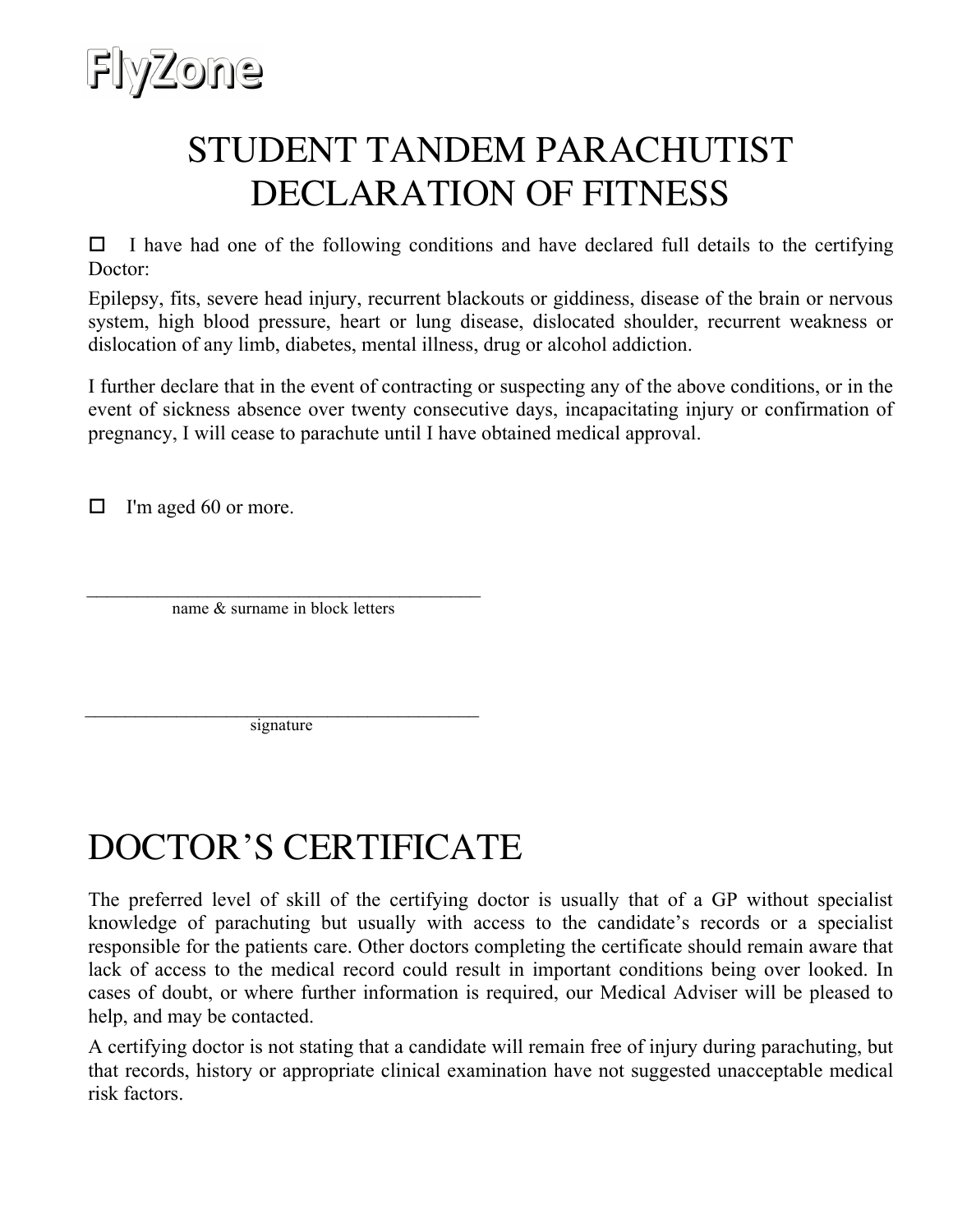I understand that the applicant wishes to make a Student Tandem parachute descent but has a listed condition/is aged 60 or over. I have read the notes in the previous and the following two pages. In my opinion as a doctor without specialist knowledge of parachuting, the applicant is physically and mentally capable of parachuting as a tandem student and is medically safe to do so.

Name in CAPITALS:…………………………………………. Date of Birth: .../.../... Age:………….. Weight:………..KG/LBS Height:………….M/FT BMI:…………. Applicant signature:…………….........…

Date & Place: …./.…/…. .............................

(Doctors Stamp)

Name of Doctor in block letters: .....................................................

Doctor Signature.................................................................

Date of Expiry (optional) ......./......./.......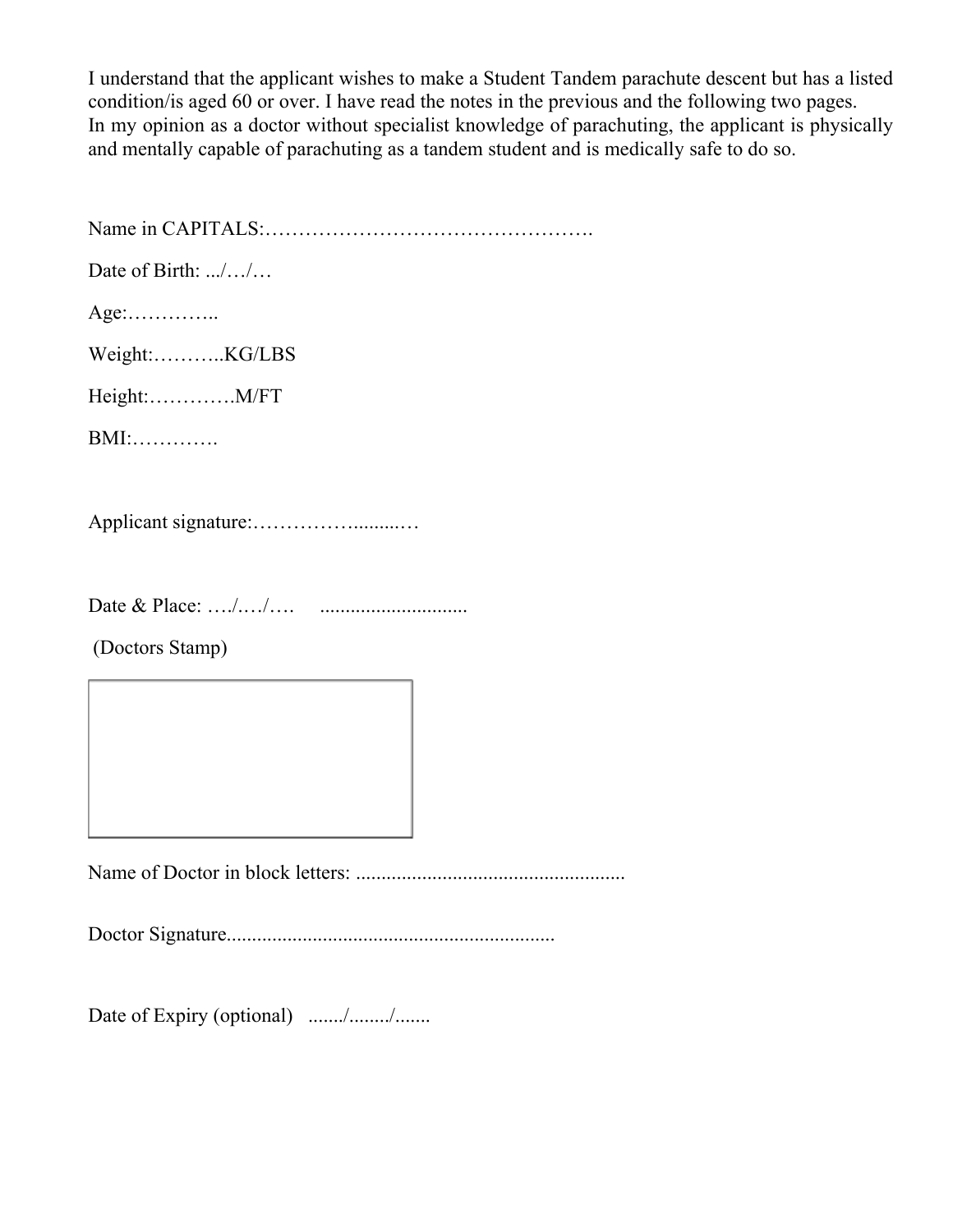## **NOTES FOR DOCTORS**

Previous fractures, back strain, arthritis and severe joint sprains, chronic bronchitis, asthma, rheumatic fever, pneumothorax, liver or kidney disease, anemia, thyroid, adrenal or other glandular disorder, chronic ear or sinus disease. Any condition which requires the regular use of drugs. Regular or recent blood donation

Blindness is no barrier to Tandem parachuting. However, if you do wear spectacles they should be securely attached while parachuting. Protective goggles should be worn.

Cardio respiratory fitness is important. Tandem parachutists make descents from unpressurised aircraft at heights of 7,500 to 15,000 feet above sea level without supplementary oxygen. At 15,000 feet there is a 40% reduction in available oxygen. A tachycardia of 120 - 160 bpm is common in experienced parachutists and 200 bpm is not unusual in novices. The tachycardia may be present at the same time as relative hypoxia. Ischaemic heart disease, uncontrolled hypertension and cerebrovascular disease are absolute contraindications. Candidates with traumatic tetraplegia may have reduced ventilatory capacity. The examining doctor should be satisfied that any impairment will not cause respiratory embarrassment at altitude. A history of autonomic dysreflexia should be excluded in candidates with spinal injuries above mid-dorsal level. Specialist advice should be sought in cases of doubt.

Tandem parachutists are strapped to an experienced instructor throughout the aircraft ride and parachute descent. The instructor and student share a common large parachute but only the instructor can open it or initiate any emergency procedures. Musculoskeletal fitness is not required and even paralysis or partial amputation of limbs is acceptable provided the instructor secures flaccid limbs before the jump. Unstable or dislocatable shoulders are particularly likely to dislocate again while parachuting. This is painful and risks further injury to the joint. During the parachute deployment there is a brisk deceleration, usually about 4g but occasionally up to 15g. Unstable spinal injuries or subluxation may be exacerbated by such deceleration. The landing impact typically involves a variable descent rate equivalent to jumping from a wall 0 - 4 feet high, with a horizontal speed of 0 - 15 mph. Occasionally the landing impact may be considerably greater than this. Pre-existing spinal problems, joint injuries and arthritis can be exacerbated but are far less likely to be aggravated by a tandem jump than by any other form of parachuting, due to the descent and landing being controlled by a very experienced instructor.

Middle ear or sinus disease may cause problems due to the rapid changes in ambient air pressure. The rate of descent in freefall may exceed 10,000 ft/min and under an open canopy 1,000 ft/min.

Neither blindness or deafness constitutes a barrier to Student Tandem parachuting, but the candidate must be capable of appreciating what is happening and of giving informed consent. Stable diabetes with no tendency to hypoglycaemia is acceptable. Epilepsy is not a contraindication provided that control is good and there have been no fits or changes in medication in the last two years. Most neurodegenerative disorders are acceptable unless respiratory impairment or marked postural hypotensions are present.

Normal mental development and a stable mental state are important. The candidate must be able to understand what he/she is about to do and be capable of giving fully informed consent. The candidate's behavior must not pose a risk to the Tandem Instructor. Current neurosis requiring